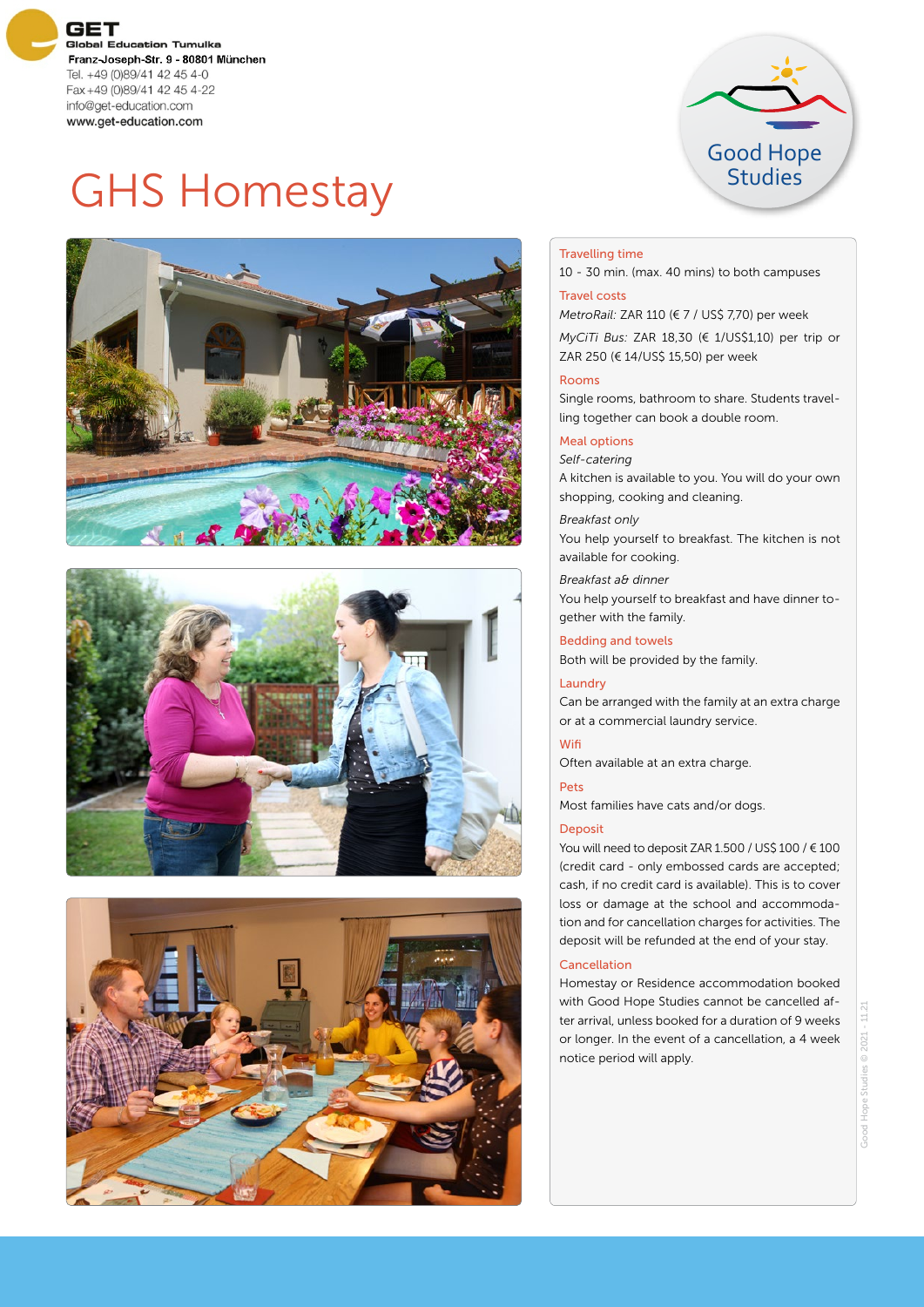# Please read before travelling

Thank you very much for deciding to stay with one of our host families. South African people are known for their hospitality, and our host families particularly enjoy meeting people from around the world. Make yourself at home in their home, but please respect the family and their routines and habits. To get the best experience, please read this document.

# Meals

#### Self-catering option

You are required to do your own shopping, cooking and cleaning up. Your host will allow you the use of the kitchen; however, cooking times must be arranged with the host and the kitchen must be cleaned up immediately after cooking.

Light lunches can be bought at places close to the school.

In the evenings you are free to eat out or prepare a meal yourself at home.

#### Breakfast only option

If you booked this option, you help yourself to breakfast.

Light lunches can be bought at the school or at places close to the school.

In the evenings you eat out. The kitchen is not available for cooking.

#### Breakfast & dinner option

Food in South Africa may be very different from food in your country. Your host family will serve South African food. If there is something which you do not like, and never eat, tell your family. Be adventurous and try new things. South Africans enjoy barbecues (braai's) in summer. As we have many cultures in South Africa, the food can be quite varied depending on your host family's culture. Families generally do not allow students to cook.

Breakfast is a light meal – fruit juice, cereal, bread/toast, jam, tea or coffee. Most host families work, which means they eat breakfast early. If you do not want to eat breakfast early, ask your host family where the cereal or bread is kept and prepare your own breakfast a bit later. Remember to check with your family how the appliances work before you use them.

Your host family does not provide you with lunch. If you wish to take your own lunch to school, ask your host family if you can store it in the fridge or in a separate cupboard in the kitchen. Do not keep food in your room as it may attract insects. There are shops within walking distance of the schools where you can buy food. Sandwiches and light meals are also sold at the schools.

Dinner is a more substantial cooked meal, where the family sit down together, and may be eaten anytime between 6 pm and 8 pm, depending on the particular family's routine.

Use this time to practise your English. Try to be home as often as possible for dinner.

#### Missed Meals

Inform your family well in advance if you will not be home for dinner.

You will not be compensated for any missed meals at your host family. If you choose not to eat with your host family, you will not be refunded this money. You may not substitute meals either, e.g. have lunch instead of dinner.

# Useful to know

#### **Transport**

Our families are either in walking distance to the school or you can go to school by public transport. A MetroRail or bus station will always be in easy walking distance. Uber has also become a very popular form of transport in Cape Town.

#### Laundry

Laundry may either be done at the host family at an extra charge, or at a commercial laundry. The host family will arrange this with you directly.

#### Water & Electricity

South Africa is a water- and energy-scarce country. Please do not waste water, especially when bathing or showering, and please help save electricity.





#### Room and Bathroom

Your linen and towels will be changed and cleaned once a week by the host family, but it is up to you to keep your room neat and tidy. If you need to share a bathroom with the family, remember it is polite to leave the bathroom the way you found it. Have some consideration for the other people in the house and do not take too long in the bathroom.